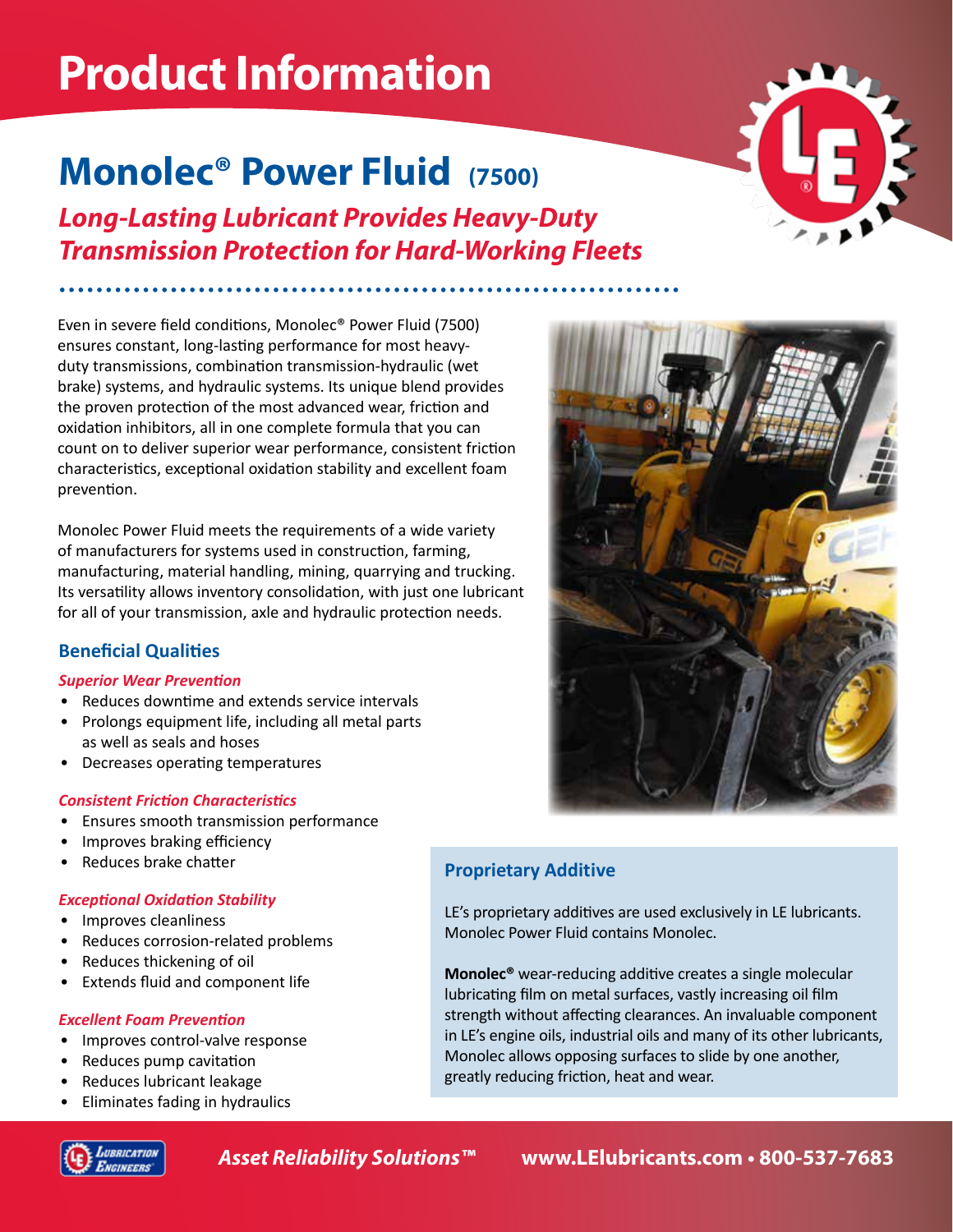

## *Superior Wear Protection*

## **Gear Wear Test Results**

This Gear Wear Test (ASTM D4998) uses a modified FZG apparatus that operates at gear loadings of 284,000 psi (10th load stage), speeds of 100 rpm, and a temperature of 121°C (250°F) for 10 hours. At the end of the test, the gears are removed, weighed and visually inspected. LE's Monolec Power Fluid (7500) exhibited a weight loss of only 35 mg, which shows its superior protection when compared to the commercial grade power fluid, which demonstrated a weight loss of 366 mg.



This test represents a close correlation with three tractor manufacturer gear wear tests: Ford, J. I. Case and International Harvester, all of which also show a weight loss of 50 mg or less as excellent performance. Because of this correlation, this Gear Wear Test was adopted as the ASTM D4998 standard test method for gear wear in tractor hydraulic fluids. The upper limit for gear weight loss in the ASTM standard is 75 mg.

## **Axle Wear & EP Test**



Ridging

Pitting

In this proprietary test for axle wear and extreme pressure, LE's patented additive combination provides clearly superior protection from the gear pitting and ridging that can reduce axle life.



Monolec 7500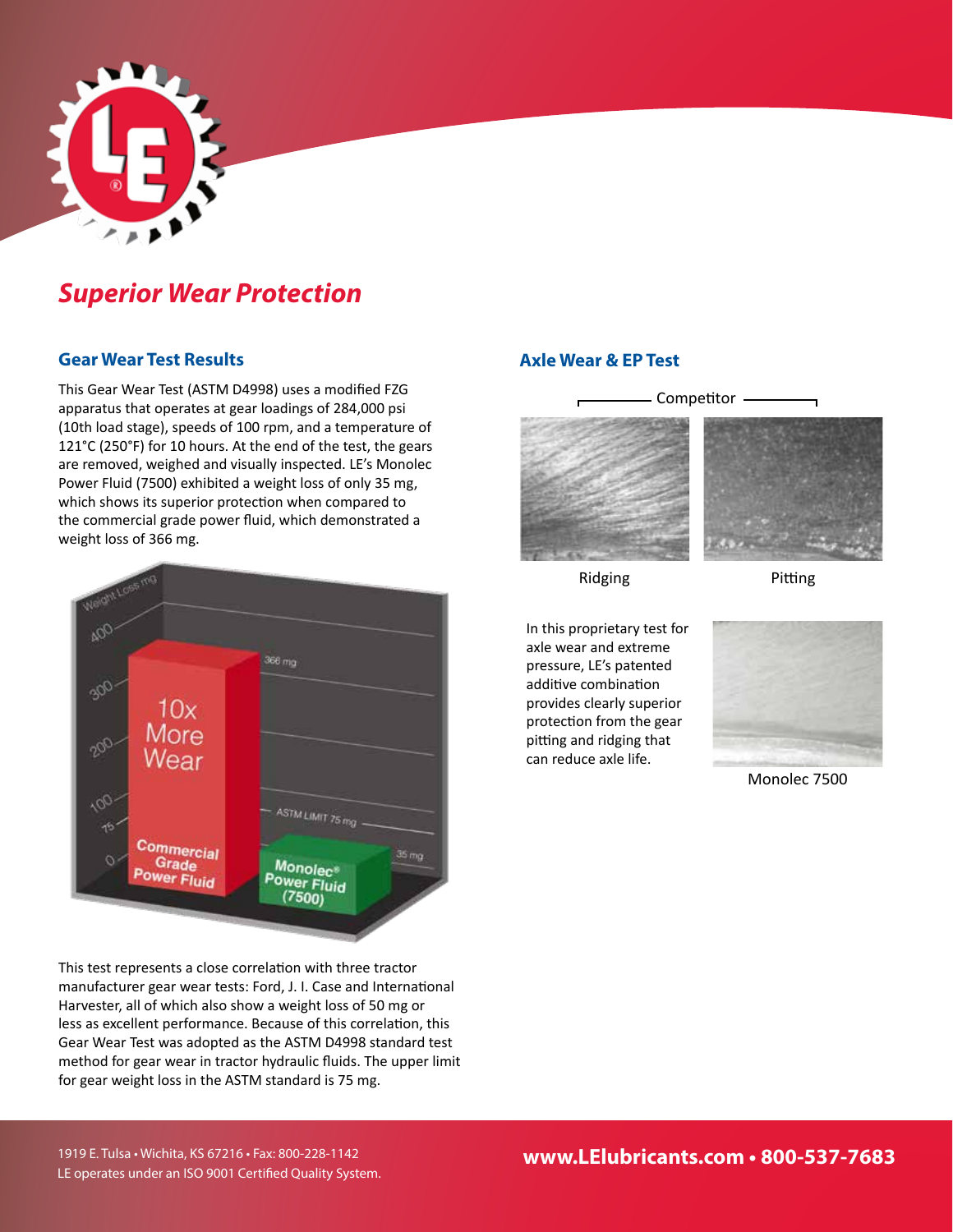

## *Exceptional Oxidation Stability*

**Tendency for Frictional Problems as Oil Oxidizes**



This proprietary test, using clutch material from an Allison transmission, demonstrates the ability of Monolec Power Fluid to maintain its frictional properties even when subjected to oxidation.

## *Excellent Foam Prevention*



Competitor Monolec 7500

Foaming of lubricants is known to cause problems with pump cavitation, inefficient control response, and even oxidation. Monolec Power Fluid has been specifically formulated to minimize the formation of foam even under more turbulent conditions in severe applications.



## *Consistent Friction Characteristics*

## **Frictional Properties Measured at Various Speeds**

Monolec Power Fluid is formulated to maintain its friction profile under a variety of conditions to help promote smooth performance and extend equipment life.



*Asset Reliability Solutions™* **www.LElubricants.com • 800-537-7683**